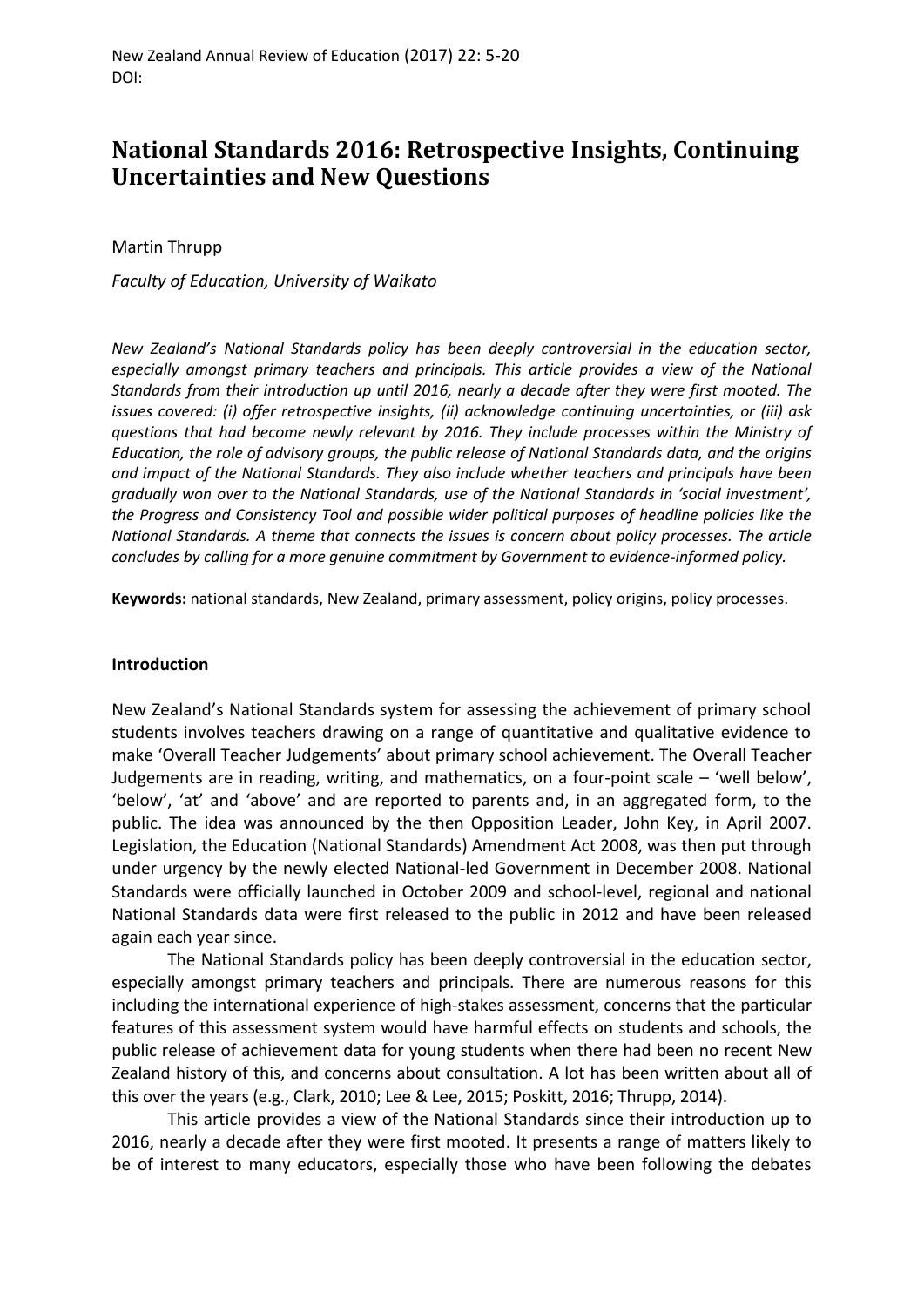over National Standards over the years or who have been part of those debates. The issues covered here: (i) offer retrospective insights, (ii) acknowledge continuing uncertainties, or (iii) ask questions that had become newly relevant by 2016. Three of each of these kinds of issues are discussed here, and a theme that connects them is concern about policy processes. The article concludes by calling for a more genuine commitment by Government to evidence-informed policy. The article draws on the author's recent book *The Search for Better Educational Standards: A Cautionary Tale* (Thrupp, with Lingard, Maguire, & Hursh, 2017). This book provides a detailed description and policy history of the National Standards. It also provides a discussion of the available research on the National Standards and puts this New Zealand development into an international context. Readers can refer to it for more background to the matters discussed here.

#### **Retrospective insight – The thinking within the Ministry of Education**

Although there are Ministry documents (2010a, 2010b) describing the process of creating the National Standards, these are formal accounts that reveal little about the Ministry's processes and decisions. But in 2015 a rare insider account was published by Vince Wright (2015) from the Australian Catholic University who was the lead writer of the Mathematics National Standards. He describes how the Ministry of Education struggled to respond to the rapid introduction of the National Standards:

Following the 2008 election, alarm bells went off in the Ministry of Education. In both policy and implementation, the bureaucracy was understandably still dressed in pink pyjamas. Accustomed to serving a Minister in a centre-left government, officials were suddenly required to implement a right-wing policy for which they were ill prepared. Some were philosophically opposed. The ink was barely dry on the revised New Zealand Curriculum ... a document with a 5-year consultative process behind it that encouraged diversity in approach by schools to meet the needs of their communities and students. Standards represented a U-turn in curriculum development and the self-determination of schools. (p. 592)

Wright reveals that the writing, assessment and reporting of the National Standards were allocated to separate teams within the Ministry but that this caused big problems:

In hindsight the separation of these work streams, in the interests of both division of labour and satisfying the competing factions within the Ministry, was the single biggest mistake in the implementation of national standards. There was failure to recognise the close relationships needed between the standards statements, measurement of those standards and reporting formats. (p. 592)

He goes on to comment:

As the writer I received no clear direction as to whether the standards should be set at minimal, average or elite levels of achievement. This policy vacuum opened the door for debate that should have occurred before the writing process began. That debate should have also considered adverse educational consequence of labelling young children as failures, given the stated goal of standards was to improve outcomes for all students. (p. 595)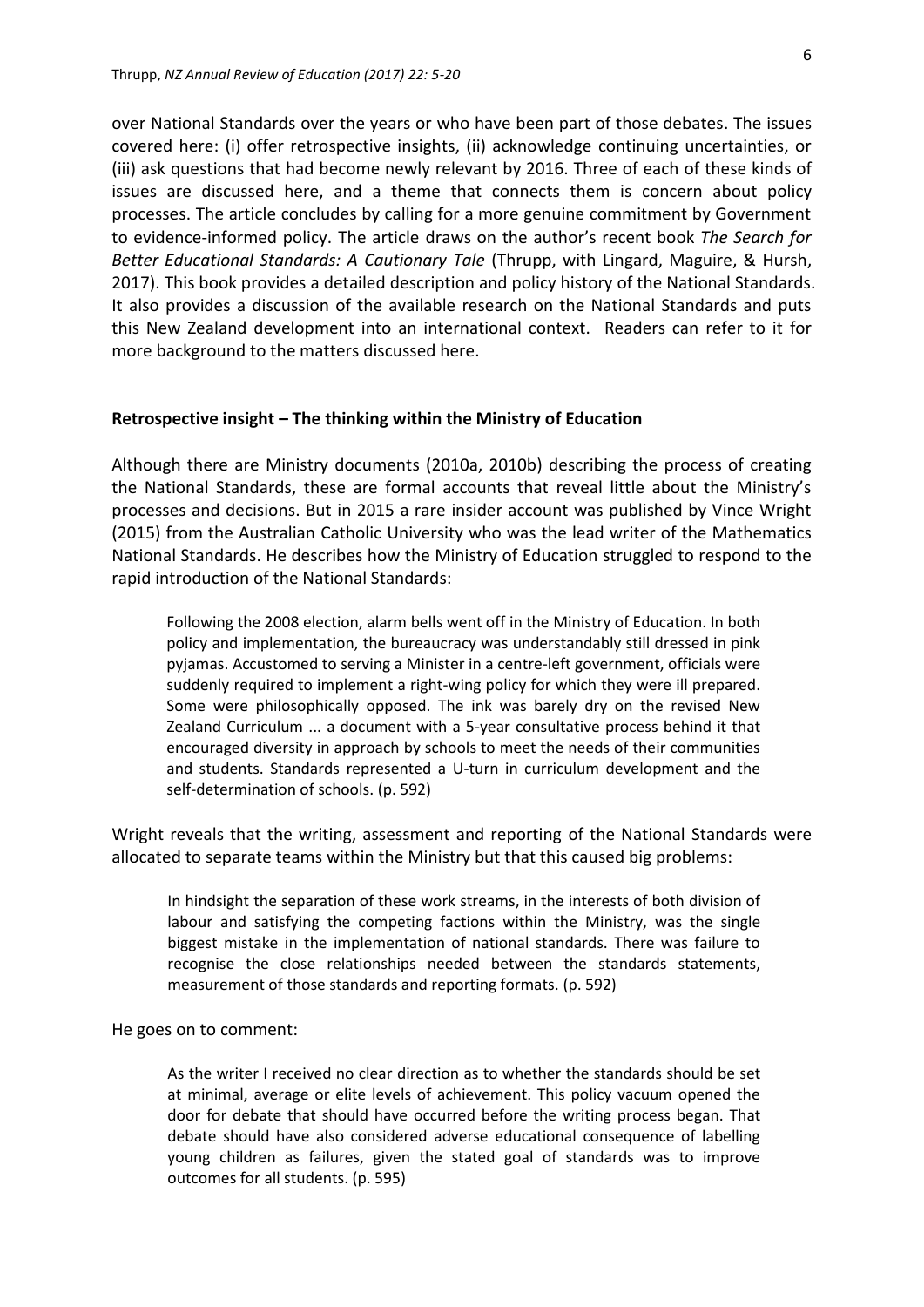What we can take from this is that while guidance was given to the developers of the National Standards, important issues about the nature and likely impact of the National Standards were set aside. Wright was sure Ministry officials understood issues such as the importance of the specific language used in the National Standards, but the officials had become "caught up in the politically driven imperative to implement the policy rapidly" (p. 596). Wright's account also describes Ministry officials playing down otherwise unpalatable developments. The phrase 'aspirational standards' became invented by Ministry officials when a script-scrutiny comparison between the National Standards and a well-established formative test, the Progressive Achievement Test, suggested that fewer than 50% of average Year 8 students would achieve the National Standards in mathematics (p. 598). Moreover:

Another policy aim of the Ministry was to have all secondary students achieving at level two of the qualifications framework at senior secondary school ([National Certificate of Educational Achievement]; NCEA), and the argument was made that higher standards were needed at primary school for this to occur. Claims that the mathematics standards were written to provide an on-track progression to Level Two of NCEA are false. Projections of progress from the end of primary school to the requirements of senior secondary school were never considered when I wrote the numeracy standards. (Wright, 2015, p. 598)

Wright argues that the notion of aspirational standards and promulgation of the idea that the National Standards were linked to the National Certificate of Educational Achievement were 'damage control', following "ill-advised publication of the script-scrutiny exercise" (p. 600). He suggests that hasty justifications were needed because the "incoming government required a speed of implementation that was beyond the power of Ministry officials to deliver" (p. 599):

Important policy work had not been done so the issues of measurement and reporting were not thought through. This uncertainty combined with the demarcation of responsibilities for writing, assessment and reporting produced inconsistencies in message and provided willing critics like academics and union spokespeople with plentiful ammunition. (Wright, 2015, p. 599)

Also relevant here was the Ministry's enthusiasm for standards-based assessment while ignoring the way standards-based and norm-referenced assessments are linked in most assessment contexts. Unless pre-calibrated tests or pre-calibrated items/tasks are used, assessment against standards without some form of recourse to norms is very difficult. This is why, for instance, external assessment for the National Certificate of Educational Achievement came to incorporate the use of norms (called Profiles of Expected Performance) to monitor if unexpected shifts in the proportion of students gaining different National Certificate of Educational Achievement grades (Excellence, Merit, Achieved, Not achieved) were occurring.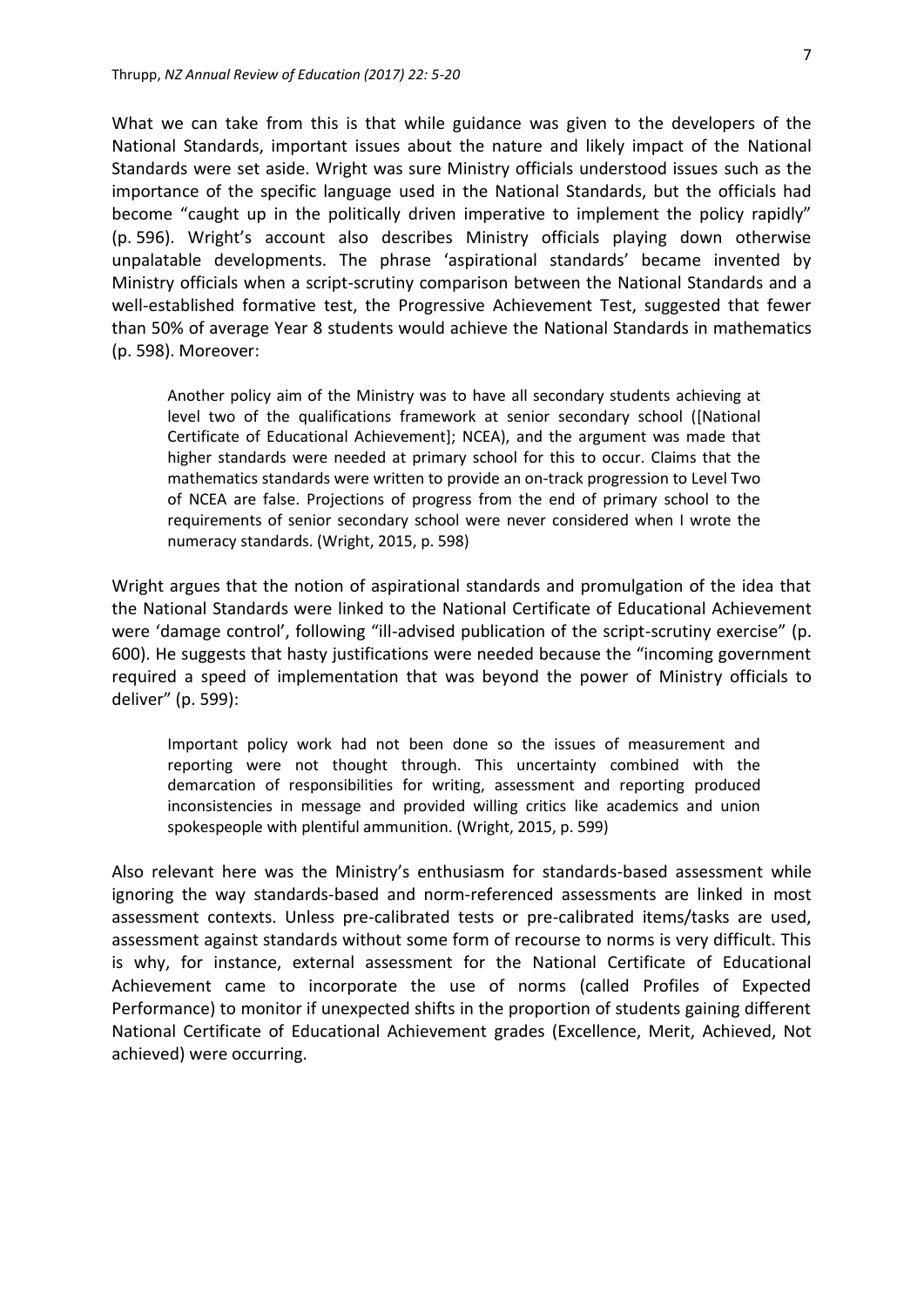# **Retrospective insight – Whether formal consultation and advisory groups served any purpose**

Looking back prior to 2016, it is difficult to see any instances where the direction of National Standards policy shifted as a result of formal consultation or advisory group activity. To begin with, almost 5000 responses to a 2009 public consultation were analysed and reported by researchers at the New Zealand Council for Educational Research. They reported diffidence amongst parents with 38% of parents making negative comments about the National Standards system and only 14% making positive comments (Wylie, Hodgen, & Darr, 2009). Yet this had little influence on the then Minister of Education, Anne Tolley, who was insistent on the merits and general popularity of National Standards. Her press release about the result of the consultation claimed that "consultation feedback shows strong support from parents for National Standards" (Tolley, 2009).

Later came a series of National Standards advisory groups. In February 2010 there was the establishment of a small National Standards Independent Advisory Group. In September 2010 the Minister added members and announced a National Standards Sector Advisory Group. The National Standards Sector Advisory Group seemed to stop meeting in early 2012. The National Standards, along with Public Achievement Information, became the focus of a subgroup of the Ministerial Cross-Sector Forum on Raising Achievement. With this Cross-Sector Forum then came the National Standards Aggregate Data Advisory Group, which was set up in 2013 after the National Standards data were released to the public. This group advises the Ministerial Cross-Sector Forum on Raising Achievement.

Each of these advisory groups had a different flavour but none of them amounted to much. The National Standards Sector Advisory Group aimed to "attract the confidence of the sector both in NSSAG and in the process of change being experienced in the education sector" (National Standards Sector Advisory Group, 2010). It made various recommendations to the Minister but never developed any substantial line of inquiry and by 2012 its meeting reports became full of assertions and fudging, for instance, "The Progress and Consistency Tool is the right strategy on which to rely" (National Standards Sector Advisory Group, 2012, p. 4). The National Standards Aggregate Data Advisory Group had more serious intent, advising the Government to find a more "compelling story" about the National Standards, to use a high profile "champion" to lead the thinking about the National Standards, to only report the National Standards every alternative year and to investigate the impact of the Standards on those students deemed 'below' (National Standards Aggregate Data Advisory Group, 2013). Recommendations from the National Standards Aggregate Data Advisory Group were not intended to be released publicly but only came to light following an Official Information Act request from the Green Party. None of its recommendations seem to have been taken up in any case. Each of these advisory groups was quietly discontinued or de-emphasised once their political usefulness had passed.

#### **Retrospective insight – Government releases of the National Standards data**

The National-led Government's release of the National Standards data in 2012 was controversial, and its plan to get the public interested in National Standards data never really took off. As it turned out, opposition to the release of the data had an impact as it became widely recognised that the National Standards were difficult to compare across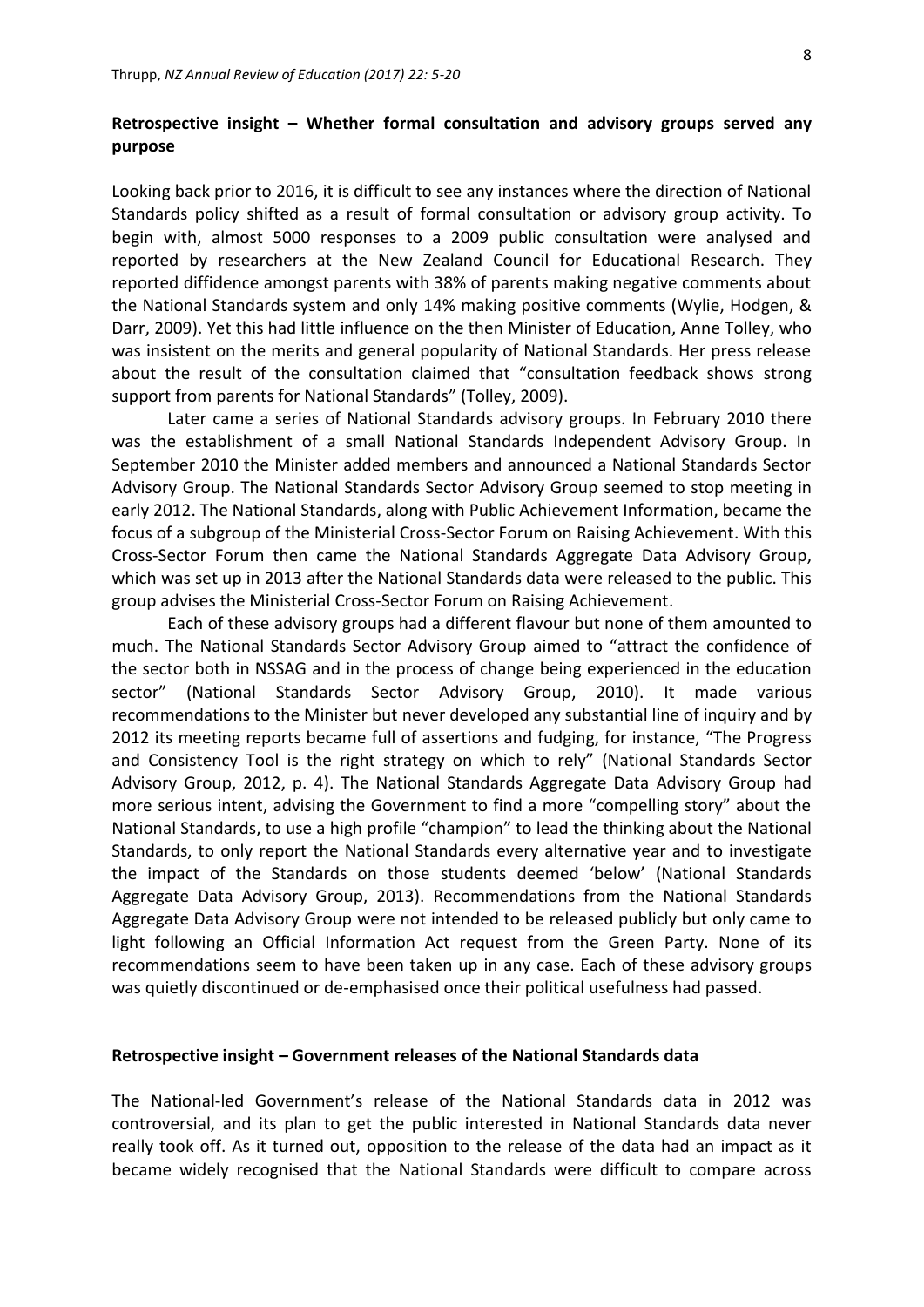schools. There was also the continuing problem of what to make of the data even if one took them at face value. The National-led Government gradually gave up trying to get much public traction with the data after all.

Data for 2013 were released in a more consistent format on the Government's Education Counts website than they had been initially. The 2013 data showed only small gains over 2012 but the Government certainly tried to make the most of the release. The then Minister of Education, Hekia Parata, described the overall results as a "pleasing advance on last year's data" and the data as "powerful" (Shuttleworth, 2013a). She also suggested such small gains meant that they were real: "The increase we see between last year and this year, it's been an incremental change of 1.2 percent, 1.4 percent. So seeing this consistency is very reassuring" (*Educators dismiss claim of national standards improvement*, 2013). But the New Zealand Principals' Federation, New Zealand Education Institute, the Greens and New Zealand First all poured cold water on the idea that the gains should be taken seriously, while the Opposition Education spokesperson, Chris Hipkins, used the opportunity to say that Labour would dump the National Standards (*Educators dismiss claim of national standards improvement, 2013*; Shuttleworth, 2013b). The New Zealand Council for Educational Research (2013) also weighed in with a warning against reading too much into the data, pointing out that since the National Standards had never been trialled, the first few years needed to be treated as a trial.

In March 2014 a *Herald on Sunday* editorial about parents choosing schools advised that "the different assessments used for National Standards make tables and data associated with them unsuitable as a best-school guide" (*Parents - do homework on schools*, 2014). The 2014 release (i.e., of 2013 aggregated data) was much more muted, possibly because it was election year. There were attempts to make something of the aggregated data including that "Pasifika students have made the most progress from 2011 to 2013" and that "achievement of Year 1 students in 2013 is lower across all subjects compared to 2012" (New Zealand Government, 2014). One response to regional differences drew attention to Northland's poverty (*Standards reflect poverty – principals*, 2014). The release of data for individual schools that year was in November 2014, later than ever. One comparison of National Standards and the National Certificate of Educational Achievement reminded readers that the introduction of the latter in secondary schools had also been fraught with difficulties but that National Standards had greater problems around 'consistency' because of lack of moderation (Moir & Hartevelt, 2014).

In 2015 the aggregated and individual school National Standards data were again released with little fanfare. The approach taken this time was to start to release National Standards data along with other Public Achievement Information data on early childhood education participation and secondary school National Certificate of Educational Achievement results (Parata, 2015). There was a de-emphasising of the overall National Standards results and a highlighting of the National Standards regional successes. In any case, the 2015 releases attracted only passing media interest (for instance, J. Lewis, 2015). When Hekia Parata released the Public Achievement Information in August 2016, it showed National Standards achievement levels had barely moved from the previous year (Jones, 2016). Speaking in the House about the release of the public achievement information, Parata ignored the National Standards data and focussed instead on the National Certificate of Educational Achievement where the picture was more positive. Overall, it had become a far cry from the hopes and aspirations around publishing the data that the Government led off with in 2012.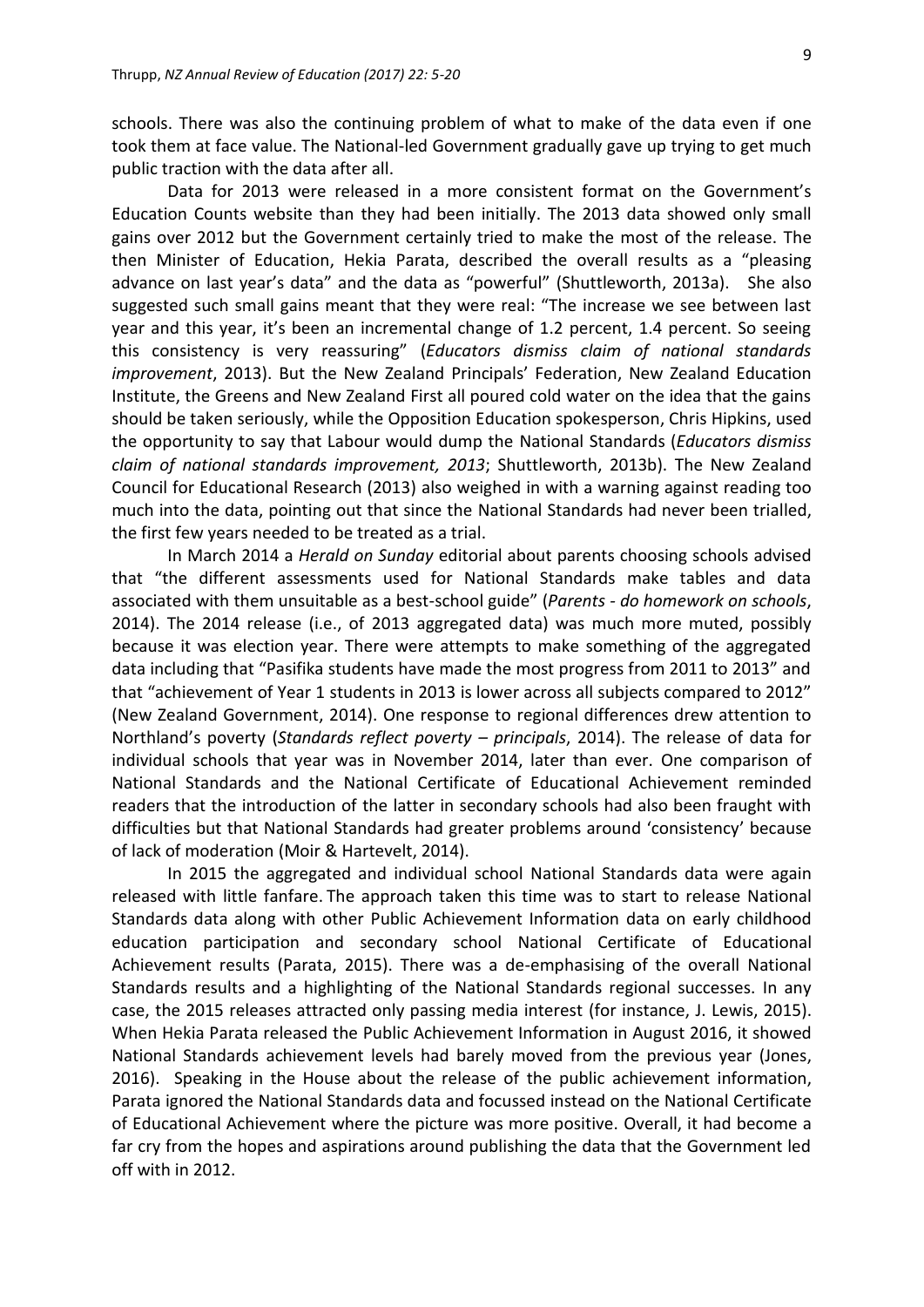#### **Continuing uncertainty – Where the National Standards came from**

Where the idea came from for New Zealand's idiosyncratic brand of National Standards is a matter that has never been publicly resolved. There are some obvious global influences as well as local policy history but there was no clear account of how they came together in the form announced on 2 April 2007 and subsequently developed into the National Standards.

In terms of global influences, National Standards can be viewed as a lagging and somewhat unusual response to the same climate of high-stakes national assessment that had long overtaken the school systems of other Anglo-American countries, for instance, England (Key Stage i.e., 'SATS' testing), the USA (No Child Left Behind, Race to the Top, the Common Core State Standards), and Australia (National Assessment Programme – Literacy and Numeracy). There is also the growth of international large-scale assessments such as the Programme for International Student Assessment run by the Organisation for Economic Co-operation and Development. Large-scale assessments and related data infrastructures may have more explanatory power in the case of the National Standards than is often realised. Although the New Zealand response to high-stakes national assessment was substantially delayed, New Zealand has never held back on other market and managerial reforms such as self-managing schools.

Locally, a move towards National Standards and the justification for them can be seen as early as April 2005. National's election manifesto of that year included the proposal to introduce National Standards in numeracy and literacy and establish a testing regime to determine if a child had achieved the standards by age seven (*National education policies a blast from the past*, 2005). At this time the idea of National Standards was still being accompanied by a national test and, according to some banter in the House, the sticking point was that the (then) Opposition Education spokesman, Bill English, wanted standards only but the (then) Leader of the Opposition, Don Brash, would not give up on a national test (*Hansard*, 2005).

In July 2005 Bill English launched a policy for schools at a meeting of the Auckland Primary Principals' Association. There was "the introduction of national literacy and numeracy standards where schools will be held accountable for ensuring their pupils reach them" but no longer any mention of a national test. Instead "National was now going to provide reading and maths vouchers to parents of children who do not meet national standards by the age of seven" (English, 2005). By August it seemed clearer that national testing was no longer in favour as "schools have a lot of data about students. They need to use that to enhance learning and not just leave it on the shelf" (*Education policy Q&A: Bill English*, 2005).

In November 2006 Bill English introduced an Education (National Standards of Literacy and Numeracy) Amendment Bill to the Education Select Committee. The aim of the bill was to amend the 1989 Education Act to "enable parents to be well-informed about students' schooling and to assess whether remedial action may be required for schools and students whose achievements fall short of the national standards" (p. 1). It would also allow:

the Minister [of Education], by notice in the Gazette, to publish agreed national standards in literacy and numeracy, and to require schools to provide information in their annual reports about the progress of students in respect of any national standards in literacy and numeracy that have been published. (p. 1)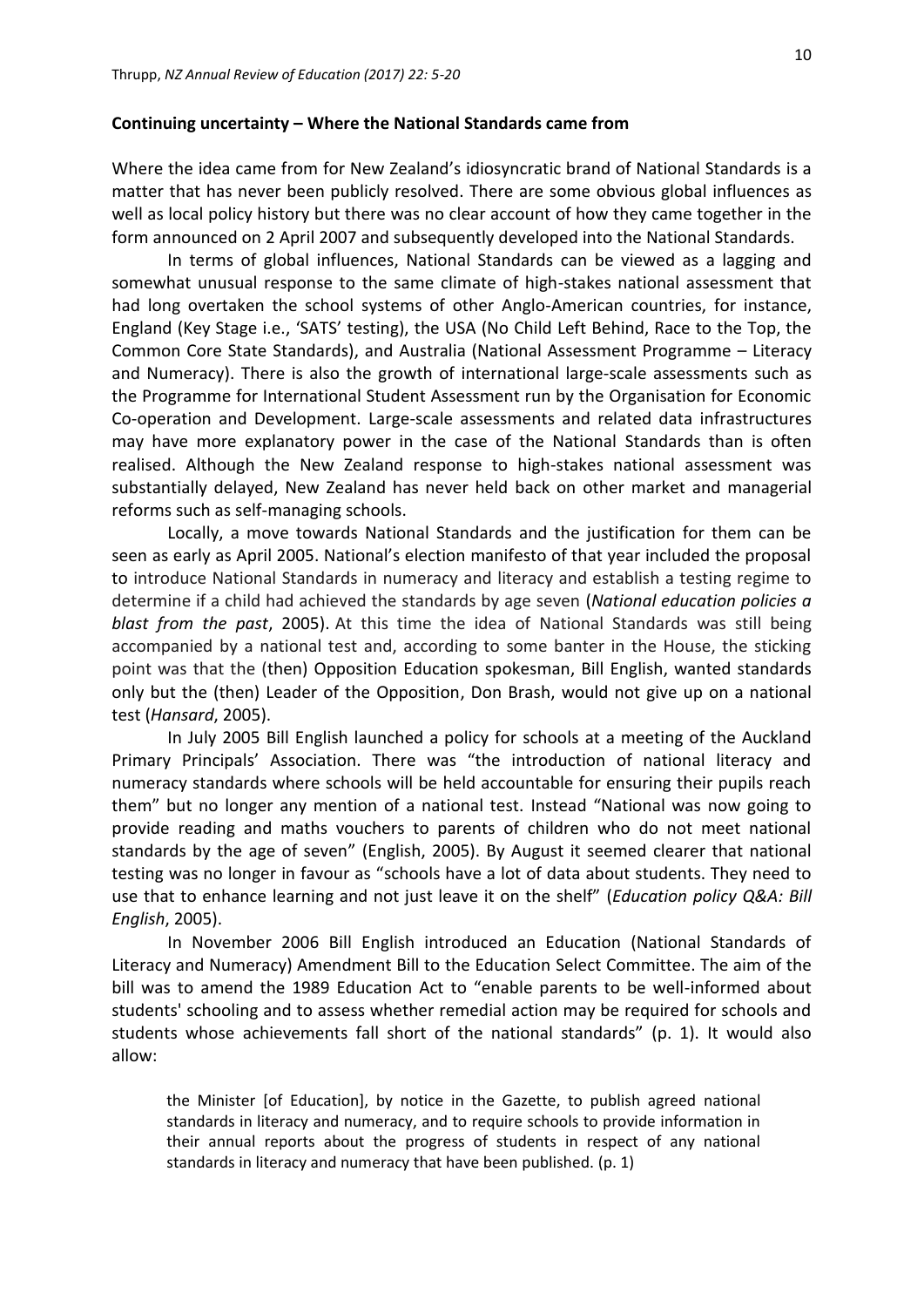This bill was unsuccessful but again seems to foreshadow John Key's announcement of National Standards as the "cornerstone" of National's intended education policy the following year.

Anne Tolley would later claim in the House that John Hattie invented the National Standards. Hattie himself denies this but does see himself as having had some influence on the policy. In a 2009 email exchange with the author understood to be 'for the record', Hattie says:

I did speak to Bill English and a coterie of National people a few years ago, and we talked about the value of standards and particularly formative assessment, knowing where "we" are and where "we" wish to be, the importance of progress, the realities of normal curves and thus progress and levels are critical (never one or the other), simple is rarely the answer. I later spoke, at his request, to John Key and his advisors … and impressed him to avoid national testing or any version of it … So was I the inventor – hardly as this notion has been around for eons. Was I the instigator – yes, I did push for clear criteria for success of our system (of course, not that this is easy and simple!), and yes I did push for clear implementation plans. (J. Hattie, personal communication, December 11, 2009)

#### **Continuing uncertainty – The impact of the National Standards**

In November 2013, the Research Analysis and Insight into National Standards project, a three-year study of the enactment of the National Standards policy undertaken by the author and colleagues, released its final report. This concluded that:

National Standards are having some favourable impacts in areas that include teacher understanding of curriculum levels, motivation of some teachers and children and some improved targeting of interventions. Nevertheless such gains are overshadowed by damage being done through the intensification of staff workloads, curriculum narrowing and the reinforcement of a two-tier curriculum, the positioning and labelling of children and unproductive new tensions amongst school staff. (Thrupp & White, 2013)

Yet this is now some years ago and how the National Standards policy has subsequently impacted on students, families, and schools is largely unknown. There has been the School Sample Monitoring and Evaluation Project, an evaluation of the National Standards undertaken for the Ministry by NZ Maths Technology Ltd, initially over the period 2010–13 and then extended for two more years (Ward & Thomas, 2016). This study produced some useful reports but was never able to be really searching about the National Standards because of the way it was framed to largely 'fine-tune' the Standards (see Thrupp & Easter, 2012, section 2.4). There have also been New Zealand Council for Educational Research school surveys which have included questions on National Standards, with the most recent report discussed in the next section. And there have been quite a number of small studies (see discussion of these in Thrupp, with Lingard, Maguire, & Hursh, 2017, Chapter 3). But overall, there has been remarkably little funded research on the National Standards for a policy that has become so central in New Zealand primary education.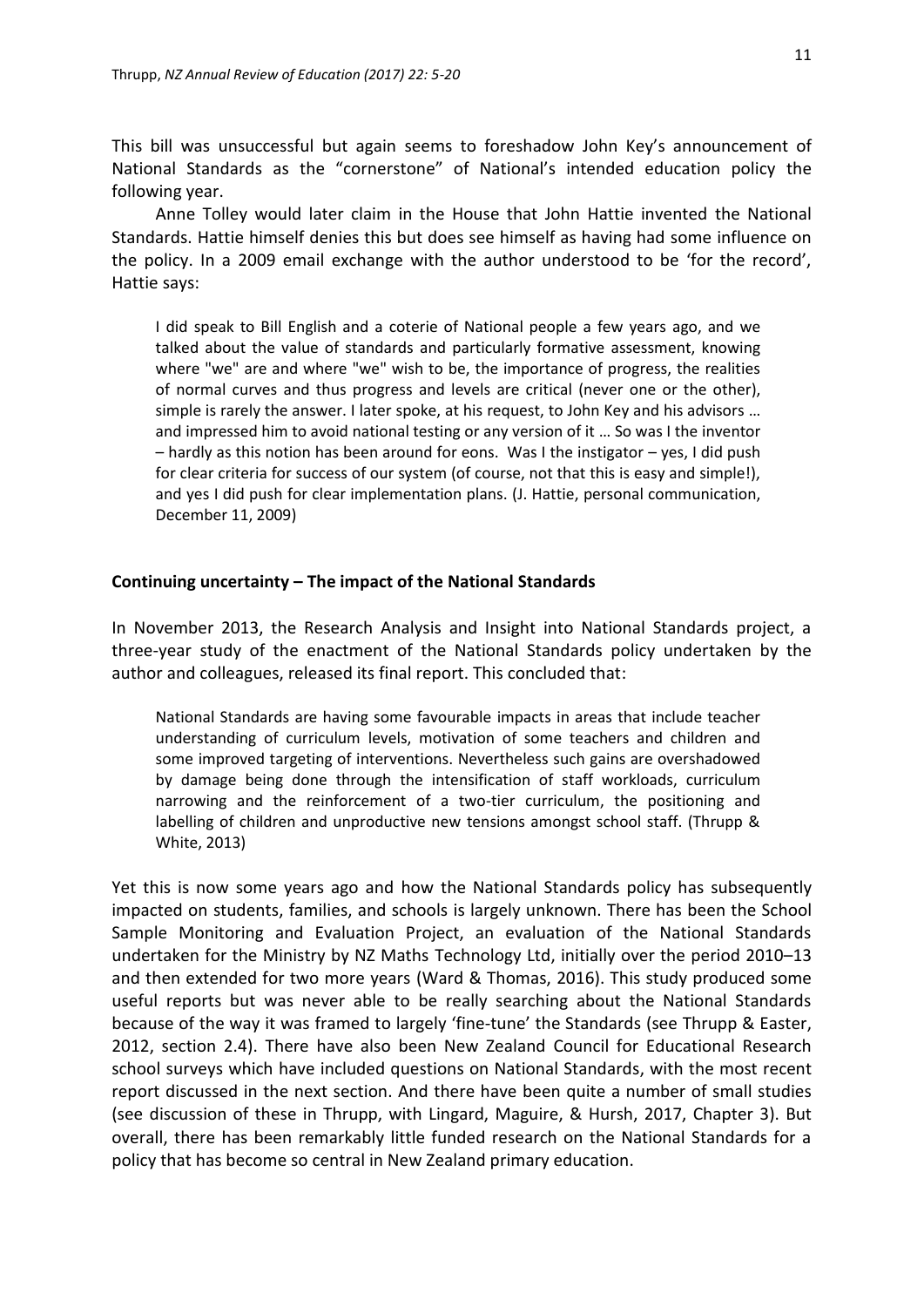Given all the funds spent elsewhere around the National Standards (e.g., promoting the policy, public release of data), it is hard not to conclude that the National-led Government has been reluctant to open the National Standards policy up to research-informed critique. This has resulted in a situation with numerous anecdotal claims but little recent research evidence. Even the Research Analysis and Insight into National Standards project itself was the result of funding from a teacher union, the New Zealand Educational Institute Te Riu Roa, since the National-led Government was not funding any broad investigations of the National Standards. The situation reflects a deterioration in educational research funding in New Zealand compared to the time when governments would still be prepared to fund research with the potential to be challenging. The Smithfield Project about the impact of educational markets in New Zealand (Lauder & Hughes, 1999) is one important example.

## **Continuing uncertainty – Whether teachers/principals are really being 'won over'**

As early as November 2011, former Education Minister Anne Tolley's biography on her Ministerial website was telling the reader that "[s]he has implemented the ... National Standards" (National Party, 2011). But the notion of implementing reforms tends to assume that politicians and policymakers decide on policies and those in schools simply do as they are told and put the intended policy into practice, regardless of circumstances. Clearly this is not what really happens and a more realistic understanding of what goes on in schools is the notion of policy *enactment.* This focuses on how policy is translated and reinterpreted by individuals and groups in schools amidst the messy complexities and uncertainties of schools operating in diverse settings and against the background of other education policies and wider social and political contexts (Ball, Maguire, & Braun, 2012).

A recent New Zealand Council for Educational Research survey reports various findings that suggest principals and teaching staff in high socio-economic schools where National Standards achievement is highest are more favourably disposed towards National Standards than those in other schools (Bonne, 2016). Although the New Zealand Council for Educational Research advises that the relationship between decile and teacher and principal perspectives is not strong in their survey, students from advantaged backgrounds will be more likely to be judged 'at' or 'above' in the National Standards and so this system is likely to present fewer problems for high socio-economic schools. On the other hand, there is no external moderation, and because the Ministry of Education and Education Review Office do not have the resources to ensure school compliance with all the expectations of the policy, there is a great deal of 'wriggle room' for other schools as well. Taking an enactment perspective reminds us how they could manipulate National Standards data to be more successful. For instance, there is nothing to stop the staff at any school judging children 'at', when those at most schools would regard them as 'below'. So it might be that growing enthusiasm for the National Standards reflects increasing understanding of how to work the National Standards system. The recent New Zealand Council for Educational Research findings lend support to this idea. The proportion of principals supportive of National Standards in principle increased from 38% in 2013 to 44% in 2016 but the proportion who thought National Standards provided a valuable picture of student learning dropped from 37% to 23% over the same period (Bonne, 2016, p. 15).

It is also difficult to know how much to take any increase in support for National Standards at face value or whether it represents a shift in the subjectivity of principals. For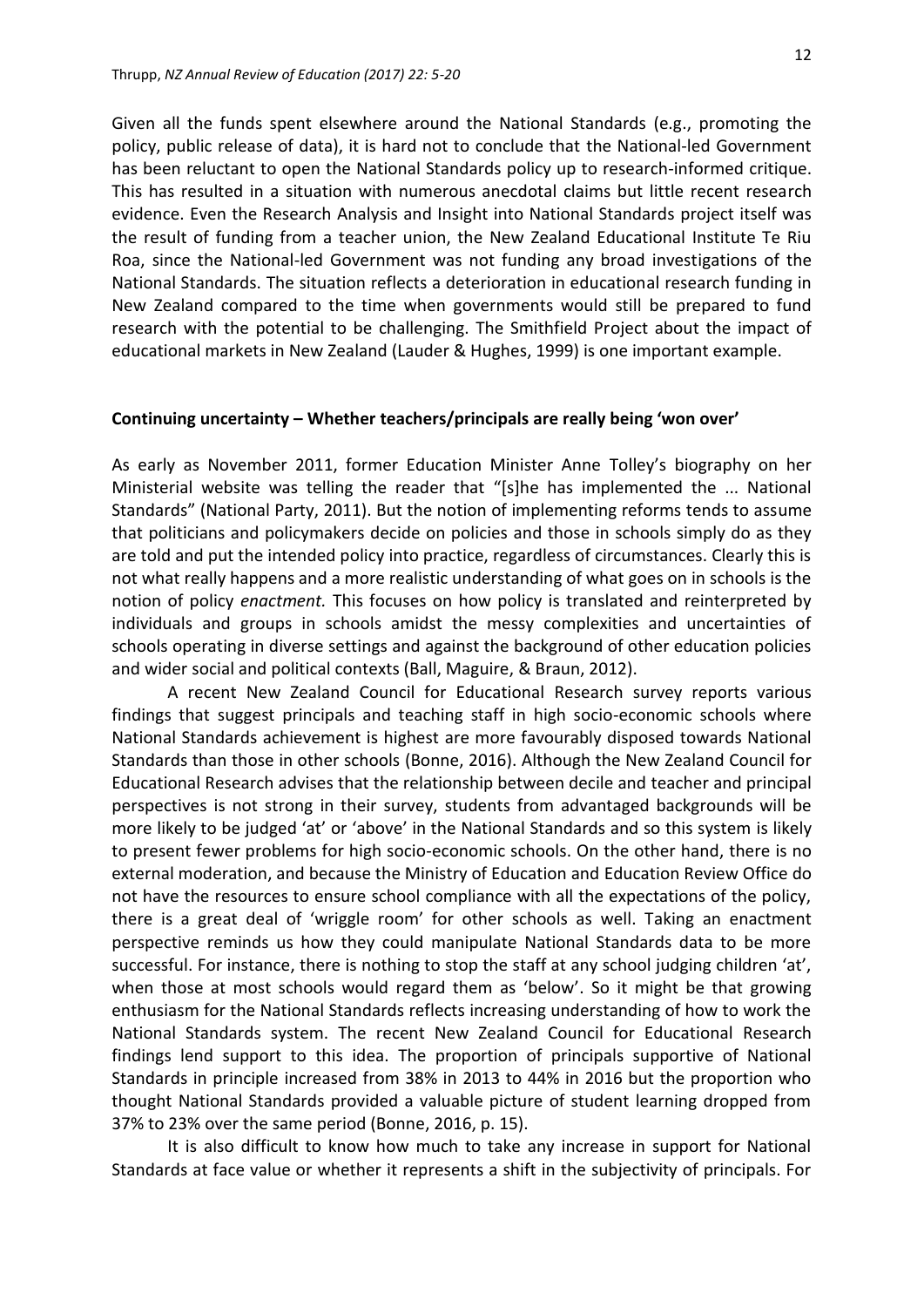instance, looking at the increase in the proportion of principals supportive of National Standards in principle, are these principals with much the same values who have just decided National Standards more OK than they used to be in 2013 or do the 2016 results reflect a more fundamental change in outlook amongst a new breed of principals? Or perhaps a bit of both? It's an interesting question given the development of a data-driven and data-responsive disposition amongst principals and teachers in Australia and the USA (Holloway-Libell, 2016; S. Lewis, 2016). It seems unlikely that this wouldn't happen in New Zealand also given that data have become so central to school-level policy and practice.

The Research Analysis and Insight into National Standards study undertaken during the introduction of the National Standards suggested that after an initial period of contestation, teachers and principals came to make a virtue out of necessity (Thrupp & White, 2013). New demands related to the National Standards were to creep in because they were incremental. What wouldn't have been expected or acceptable a few years previously became 'business as usual'. There was too much risk for senior leaders of undermining their own leadership with staff by creating a kind of dissonance around the National Standards. They would effectively be saying 'We are doing this but I don't really agree with it'. It was easier to argue that the school could find a way through. The perspective then became that 'if we are going to do the National Standards we are going to do them really well, in the same way we do our best at everything else.' Meanwhile, New Zealand primary principals appointed since 2010 have only ever known this role in a National Standards environment and as each year goes by will represent a greater proportion of the school leader workforce.

#### **New question – Whether National Standards will become linked into 'social investment'**

The National Standards system seems to be gradually being drawn into the Government's wider social investment approach to policy. A 2016 report by Deloitte and the New Zealand Institute for Economic Research explains:

The investment approach can be thought of as government activity undertaken on the basis of a return-on-investment justification. Using the investment approach, funding is made available on the basis of:

- a). Data quantifying the issue or challenge
- b). The likelihood of the proposed interventions to address the issue or challenge
- c). Measurement and reporting back to decision-makers on the outcomes achieved by the interventions to enable calculation of the benefits. (p. 6)

National Standards started to become caught up in this when the National-led Government planned to use the National Standards data alongside a few other measures to track the progress of a group of schools and early-childhood centres in a given area (Moir & Hartevelt, 2014). By 2016 the Government was drafting an update to the Education Act and consulting on changes to the planning and reporting framework that schools operate within. This included the suggestion that "annual reporting on National Standards would continue, with a move to student-level data" (Ministry of Education, 2016, p. 1). The emphasis on studentlevel data is important for furthering the social investment approach because it would allow the matching up of National Standards results with other kinds of government-held data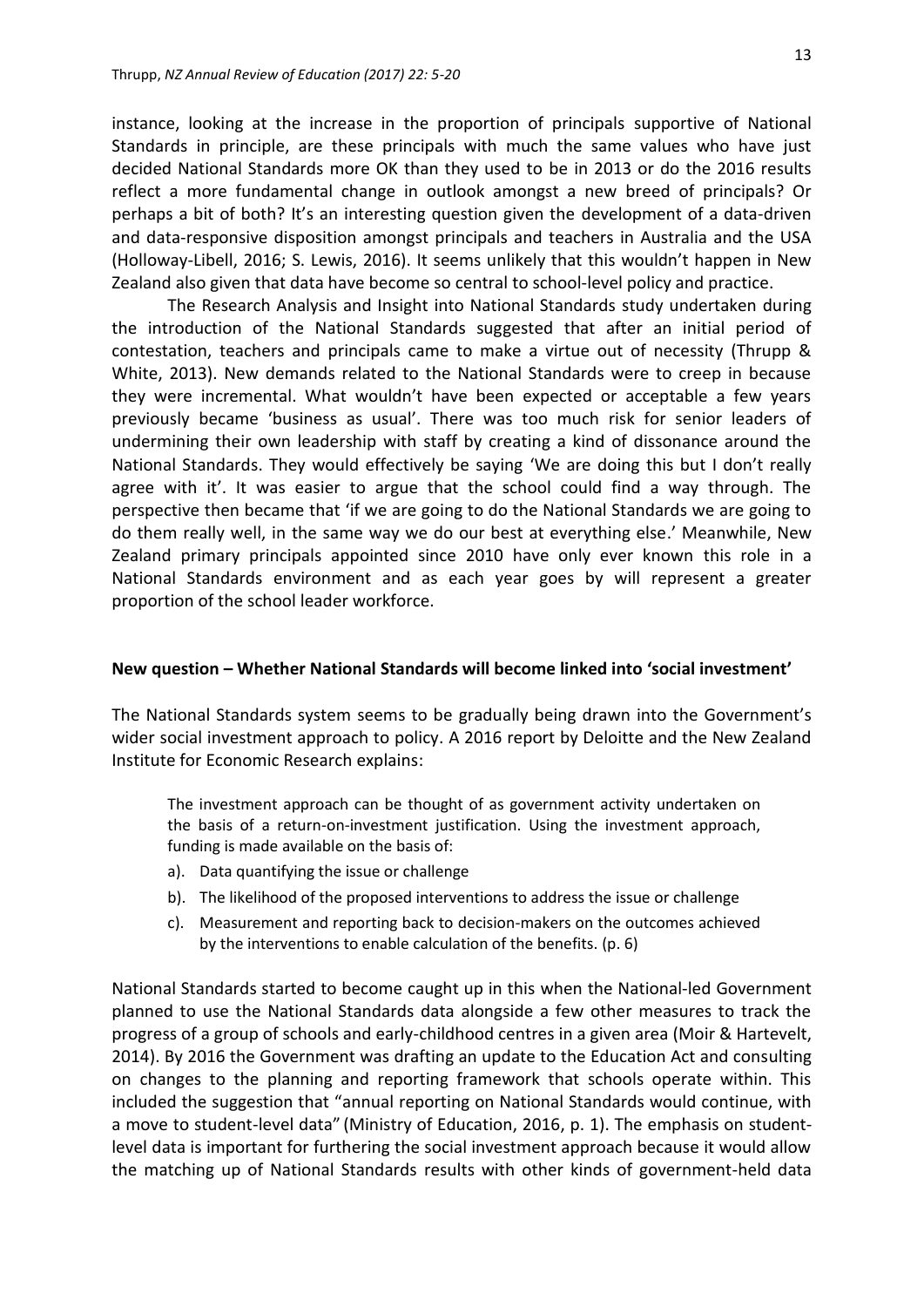about any particular student, for instance, particular social background indicators and financial allocations.

A 2016 report from the business think-tank, *The New Zealand Initiative,* discusses an Education System Modelling project being undertaken by the Ministry of Education since 2013 using data from Work and Income, the Department of Corrections, Child, Youth and Family, and the Ministry of Education itself (Udahemuka, 2016). This project identified a set of particular indicators for low achievement such as having a primary caregiver with less than the National Certificate of Educational Achievement Level 1 (i.e., low secondary school achievement) or having parents/caregivers who received a benefit. *The New Zealand Initiative* advocates that "if the risk factors that limit the chances of a student achieving a certain outcome are known, they should be considered when evaluating relative performance" (p. 44).

Although using performance in National Standards to allocate resources is a longheld Key Government aspiration, there is a new impatience about the social investment approach. It is very much about trying an intervention, measuring it, and discarding it quickly if it doesn't work in order to try something else. Unfortunately, the history of school improvement efforts illustrates that education interventions rarely make so much difference or so quickly, and there is a risk of useful interventions being discarded too quickly (Gray, 2001). The social investment approach also puts great weight on the significance of specific indicators and less on the overall context of deprivation or poverty. In this respect the social investment approach works to individualise and contain the cause of the underachievement, instead of supporting a more structural understanding of the problem in the round (Thrupp & Lupton, 2006). From the social investment perspective a child or youth is held back not by the general effects of poverty and racism, but by specifics such as their mother's lack of education, their father in prison, an abusive family, and so on.

#### **New question – Whether Progress and Consistency Tool will become mandated**

The online Progress and Consistency Tool provides illustrations of student learning to inform a teacher's decisions about the achievement of any particular child on aspects of one of the National Standards learning areas: mathematics, reading or writing. The Progress and Consistency Tool then collects up the teacher's decisions across multiple aspects and uses psychometric calibration to recommend an Overall Teacher Judgement. It can be seen as an attempt to get closer to having the reliability provided by national testing while avoiding the prospect of national testing and its damaging consequences.

The Ministry of Education seems to have been pleased with the Progress and Consistency Tool, saying in an introductory module that "this is unique! Using teachers' judgements rather than relying solely on standardised testing of students is an international first" (*The purpose of the Progress and Consistency Tool*, n.d.) At the same time, the Progress and Consistency Tool has faced strong opposition because of its link to the National Standards. Debates about what the Progress and Consistency Tool would and would not do culminated in a united boycott of the trialling of the tool by primary teacher and principal organisations in June 2013. The following month, Hekia Parata was reported as saying that the Progress and Consistency Tool would not be compulsory on the grounds that it would "mandate itself" as schools would want to use it voluntarily (Shuttleworth, 2013c).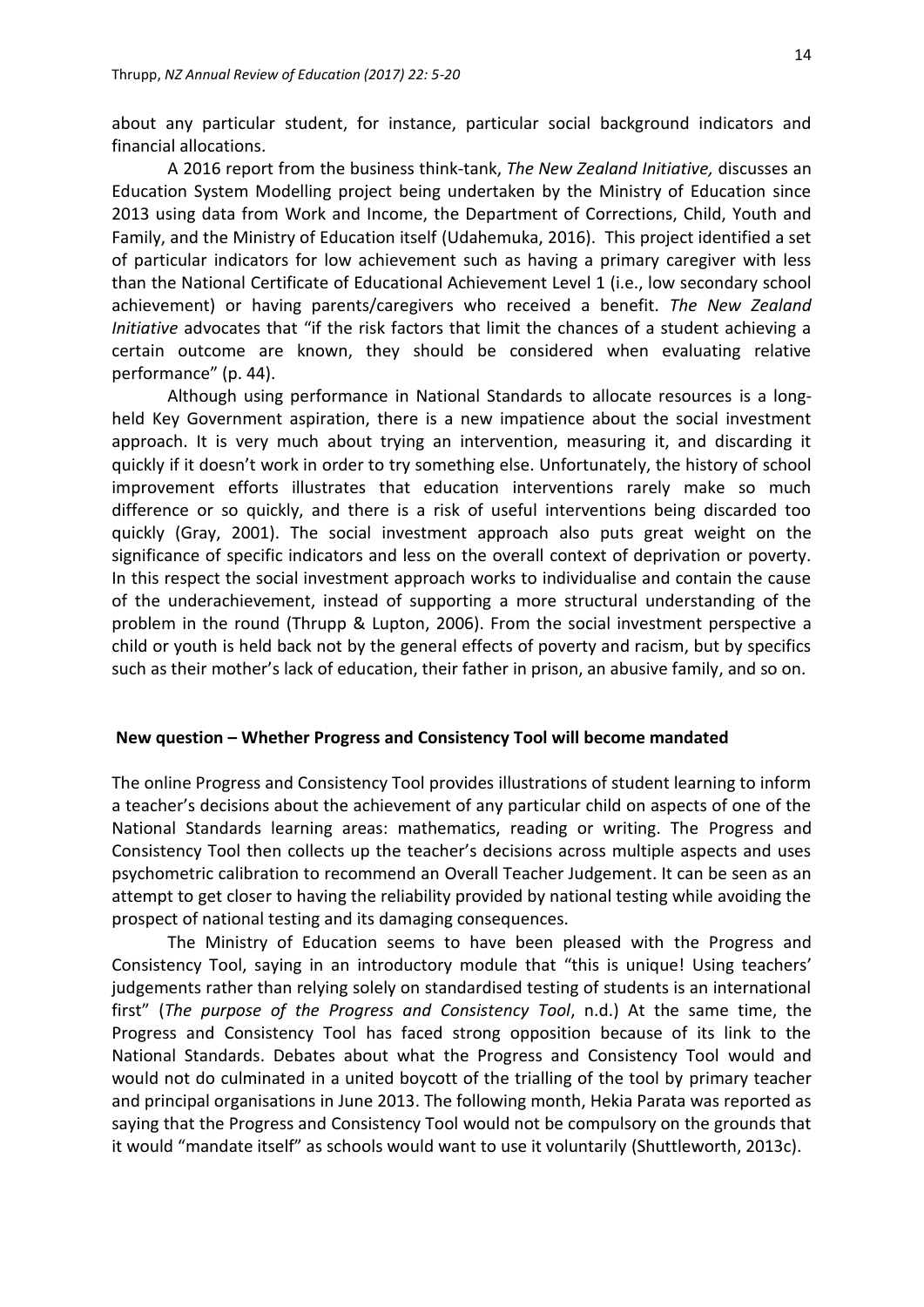Over the years since the 2013 boycott, the Ministry has continued to promote what it was now describing as an "indispensable" tool (Ministry of Education, 2013) and the Progress and Consistency Tool has been gradually developed by several private companies and the New Zealand Council for Educational Research. Amongst the private companies involved was Maths Technology Ltd, meaning that the Ministry was contracting this company to both evaluate the National Standards and put in place the Progress and Consistency Tool framework intended to shore them up. Anecdotal evidence suggests trialling was more difficult than usual given the suspicion of the Progress and Consistency Tool within the sector. Nevertheless, trials did go ahead, workshops were held, and the Progress and Consistency Tool was launched in February 2015. A year later, fewer than 300 schools were using it, but by July 2016 the number of schools using the tool was up to 420 (Tuckey, 2016).

In the same month, the final report from Maths Technology Ltd reiterated that Overall Teacher Judgements, as done by teachers, were often not dependable and the mandating of the Progress and Consistency Tool seemed to get a little more likely (Ward & Thomas, 2016). The social investment approach, as described above, would also seem to require improving the rigour of National Standards assessment through the Progress and Consistency Tool. The New Zealand Initiative supports collecting National Standards results for identified students and improving the rigour of National Standards assessment through the Progress and Consistency Tool:

Assessing the same would remain a challenge at primary and lower-secondary schools, not only because student level information is not centrally collected … but as student proficiency is currently judged by individual teachers and assessment is not standardised between teachers or schools. [Referring mainly to PaCT[the Progress and Consistency Tool] … there have been attempts to moderate teacher judgments at these levels, though uptake is minimal. (Udahemuka, 2016, p. 45)

Some of the claims for the Progress and Consistency Tool are sure to bear fruit as teachers use the tool, adjust their expectations and learn from the illustrations. But an increased risk of trading off interesting teaching and learning for time spent on assessment has to be one concern. This is because the time taken by the tool, estimated by one principal to be "up to an hour for each child, for each subject, at least twice a year" (quoted in Tuckey, 2016), is on top of gathering all the underlying evidence. While it might be argued that good teaching requires lots of assessment, teachers have a limited amount of time overall, and there will be opportunity costs if they are spending more time on assessment activities.

The main shortcoming of the Progress and Consistency Tool might be that it cannot recognise the underlying causes of variation between students and schools because there are no contextual inputs into the tool and so no sense of the value added by teachers and schools. Whereas the group boycotting the tool complained that it assumes that every child has the same background (New Zealand Principals' Federation, 2013), the developers would say the Progress and Consistency Tool works irrespective of background. Yet the tool still allows policymakers to make National Standards judgements about schools that ignore the impact of inequalities between them, for instance, the effects of diverse and unequal intakes and communities. The levels achieved by children in the National Standards may be better compared by using the Progress and Consistency Tool but without more context we are in no position to make sense of their higher or lower levels of achievement.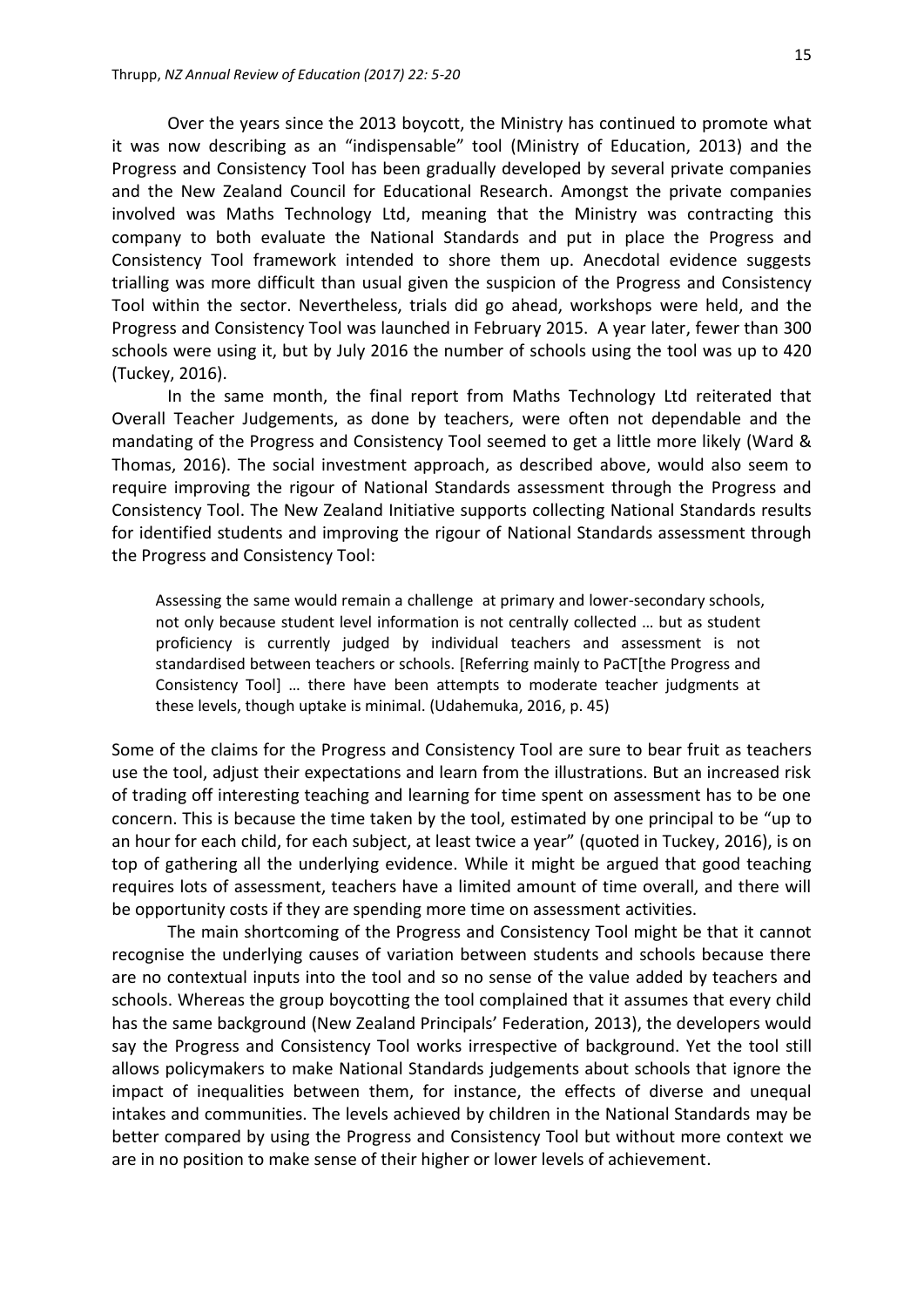Although there are problems with 'value-added' assessment approaches such as taking adequate account of context, the Progress and Consistency Tool's developers have ended up reinforcing this inherently unfair National Standards assessment system based on raw data, i.e., that does not adjust for student backgrounds. While it may be argued that this Tool needs other analyses/approaches to deal with the inequalities represented by differential achievement, the developers of the Progress and Consistency Tool created it for a Government that has often been reluctant to acknowledge socio-economic issues in education.

#### **New question – Whether the National Standards have had wider political purposes**

By the third term of the National-led Government, the National Standards became less debated but the shape of wider economic and social changes has become clearer and a broader vantage point more compelling. These changes have included privatisation, a decline in public spending, and more obvious signs of social inequality.

Despite some high profile failures, by 2016 privatisation reforms had occurred many times across the New Zealand public sector under the National-led Government and were continuing to occur, including, for instance, selling off state housing, and contracting out the running of some prisons. The social investment approach, as discussed above, is being rolled out not only into education but also social services, supported by Treasury and drawing on Statistics New Zealand's Integrated Data Infrastructure. At the same time, Government is being reduced and the public sector is having to do more with less. Analysis of the 2016 budget shows that spending on public services is shrinking with "tangible reductions in spending on health, education and family support" (Child Poverty Action Group, 2016, p. 8). Any new spending mostly offsets the effects of forecast inflation and expected population growth. It is only spending on superannuation that is forecast to rise sharply as the post-war baby-boomers reach retirement age and the Government holds to its political positioning of maintaining superannuation entitlements around the current level.

Rapidly rising house prices have also led to huge increases in personal wealth for many of the older generation, but younger and poorer New Zealanders struggle to get into accommodation and to afford much less once accommodation has been paid for. Many people just scrape by while others buy up rental properties and new cars and overseas holidays. New migrants are both welcomed and blamed for this state of affairs.

Recognition of this wider background places the National Standards in a different light when viewing them just as an educational reform. It makes the political campaigns around introducing and then publicly releasing the National Standards seem like something that preoccupied educators and appeased parents and the public while more fundamental changes to New Zealand education and society were afoot. This argument connects with what Bryan Gould has written about the legacy of Prime Minister John Key who resigned in December 2016: "[His] personality was merely the means by which a deadly serious remaking of New Zealand – along ideological lines – was being undertaken" (Gould, 2016). It seems likely that as well as personalities, signature or headline policies like the National Standards may have also acted as a political smokescreen, distracting from a wider malaise.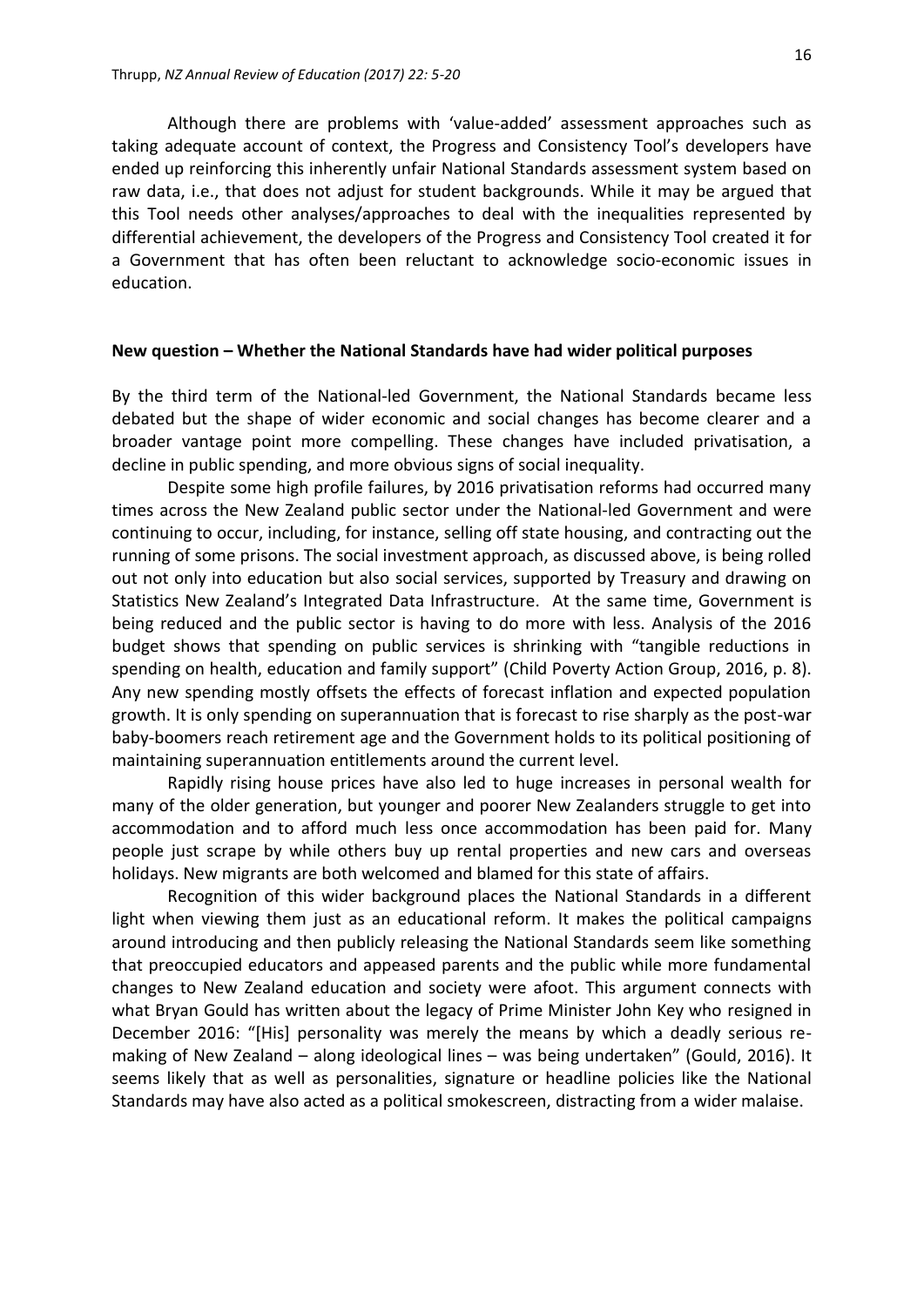## **Conclusion**

The retrospective insights discussed here may be of little surprise to readers but have only become clear over time. There are other issues that remain unresolved and the future for the National Standards is uncertain also. At the time of writing, National Standards remain one of the issues that most clearly divides the political parties. Of the four largest, National remains committed to the National Standards but Labour, the Greens and New Zealand First are all firmly opposed.

Looking back from 2016 perhaps the most concerning thing about the National Standards experience is how little genuine commitment there was on the part of the National-led Government to assess the pros and cons of the Standards and respond accordingly. The 'Cautionary Tale' book discusses numerous other instances where evidence that casts doubt on the National Standards was ignored or dismissed by Ministers of Education and senior policymakers of the National-led Government or where evidence has not been sought in the first place.

This does not bode well for educational research in New Zealand. Researchers need to have a sense that if their research is carried out and reported reasonably well, it will be taken seriously; also that they can still get government funding for research even if their interests and findings are not on message. In recent times around high-profile policies like the National Standards, this has simply not been the case. As the Hon Bill English said in the House on 19 November 2009, "This Government has the capacity to make its own distinctions between good advice and bad advice. Advice we disagree with is bad advice; advice we agree with is good advice" (*Hansard*, 2009). Although this was undoubtedly a tongue-in-cheek comment, in many ways it has turned out to be a true word spoken in jest. Australian academic Bob Lingard has written in response to the 'Cautionary Tale' book:

The analysis of Kiwi Standards … seems to demonstrate that instead of evidenceinformed policy what we have here is more a case of policy-based evidence, with the political in the Kiwi Standards very much overriding research evidence … to the detriment of the reform. (Lingard, 2017)

## **References**

- Ball, S. J., Maguire, M., & Braun, A. (2012). *How schools do policy: Policy enactment in the secondary school.* London: Routledge.
- Bonne, L. (2016). *National Standards in their seventh year: Findings from the NZCER national survey of primary and intermediate schools*. Wellington: NZCER.
- Child Poverty Action Group. (2016, May). *A band aid budget: CPAG's analysis of the 2016 government budget.* Retrieved from http://www.cpag.org.nz/assets/Budget/ CPAG%202016%20May%20Budget%20Review%20Final.pdf.
- Clark, J. (2010). National Standards: The public debate What was it all about? *New Zealand Journal of Teachers' Work, 7*(2) 106–124.
- Deloitte & New Zealand Institute of Educational Research. (2016). *State of the State New Zealand 2016 social investment: Summary report*. Retrieved from https://www2.deloitte.com/nz/en/pages/public-sector/articles/the-state-of-thestate.html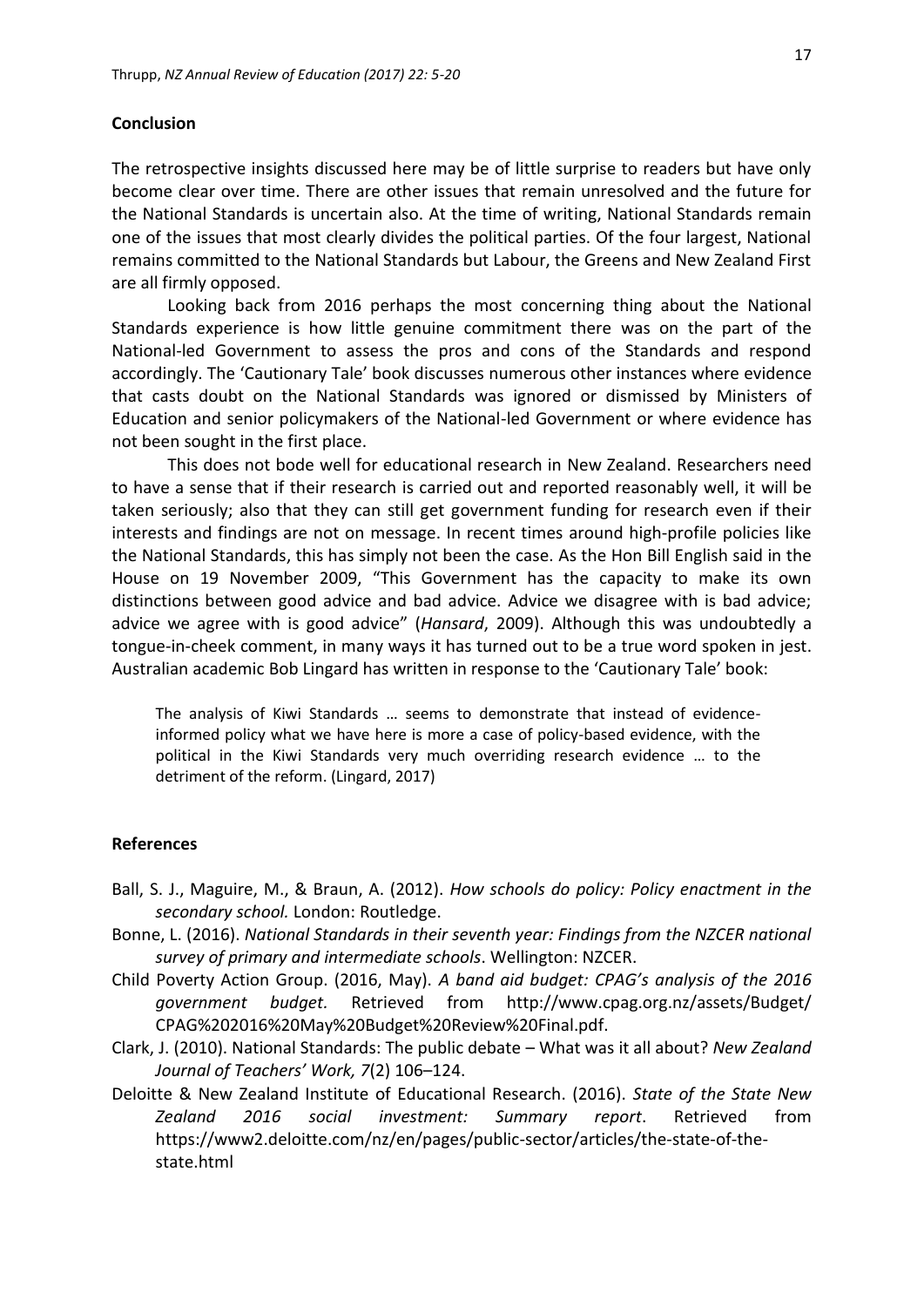- Education policy Q&A: Bill English*.* (2005, August 25). *New Zealand Herald.* Retrieved from http://www.nzherald.co.nz/nz/news/article.cfm?c\_id=1&objectid=10342382
- Educators dismiss claim of national standards improvement. (2013, June 11). *Radio New Zealand.* Retrieved from http://www.radionz.co.nz/news/national/137312/educatorsdismiss-claim-of-national-standards-improvement.
- English, W. (2005, July 1). Bill English: Launch of National's Schools Policy (National Party speech). *Scoop*. Retrieved from http://www.scoop.co.nz/stories/PA0507/S00016.htm
- Gould, B. (2016, December 14). Labour Party never really knew what they were dealing with in John Key. *New Zealand Herald*. Retrieved from http://www.nzherald.co.nz/politics/news/article.cfm?c\_id=280&objectid=11765941
- Gray, J. (2001). Introduction: Building for improvement and sustaining change in schools serving disadvantaged communities. In M. Maden (Ed.), *Success against the odds: Five years on*. London: Routledge Falmer.
- *Hansard*. (2005, April 14). Questions & answers, 12: Primary Students: Compulsory National Testing. *625*, 20055.
- *Hansard*. (2009, November 19). Questions for oral answer, Questions to Ministers 4. Hon David Cunliffe (Labour New Lynn) to the Minister of Finance. *659*, 7831.
- Holloway-Libell, J. (2016, November). *Teachers as perpetual learners: A teacher evaluation system in the USA*. Paper presented at Australian Association for Research in Education, Melbourne.
- Jones, N. (2016, August 9). Primary school student achievement stalls, high school gender gap persists. *New Zealand Herald.* Retrieved from http://www.nzherald.co.nz/nicholasjones/news/article.cfm?a\_id=715&objectid=11690237
- Lauder, H., & Hughes, D., with Watson S., Waslander, S., Thrupp, M., Strathdee, R., Simiyu, I., Dupuis, A., McGlinn, J., & Hamlin, J. (1999). *Trading in futures: Why markets in education don't work.* Buckingham: Open University Press.
- Lee, G., & Lee, H. (2015). New Zealand: The politics of national standards in primary schools. In M. Crossley, G. Hancock, & T. Sprague (Eds.), *Education in Australia, New Zealand and the Pacific* (pp. 112–141). London: Bloomsbury Academic.
- Lewis, J. (2015, August 28). Otago pupils top performers. *Otago Daily Times.* Retrieved from [http://www.odt.co.nz/news/dunedin/350143/otago-pupils-top-performers.](http://www.odt.co.nz/news/dunedin/350143/otago-pupils-top-performers)
- Lewis, S. (2016, November). *Datafying the teaching 'profession': Reconstituting the teaching subject through high-stakes testing and value-added measures (VAM)*. Paper presented at Australian Association for Research in Education, Melbourne.
- Lingard, B. (2017). An Australian, global and policy perspective. In M. Thrupp with B. Lingard, M. Maguire, & D. Hursh (Eds.), *The search for better educational standards: A Cautionary Tale*. Dordrecht: Springer.
- Ministry of Education. (2010a). *Designing the reading and writing standards for years 1‐8.* Retrieved from https://nzcurriculum.tki.org.nz/content/download/4942/71062/file/ Designing%20the%20Reading%20and%20Writing%20Standards090610.pdf.
- Ministry of Education. (2010b). *Designing the mathematics standards for years 1‐8*. Retrieved from

<https://nzcurriculum.tki.org.nz/.../Designing%20the%20Mathematics%20Standards.pdf>

Ministry of Education (2013, August 12). A deeper understanding*. Education Gazette*  Retrieved from http://www.edgazette.govt.nz/Articles/Article.aspx?ArticleId=8830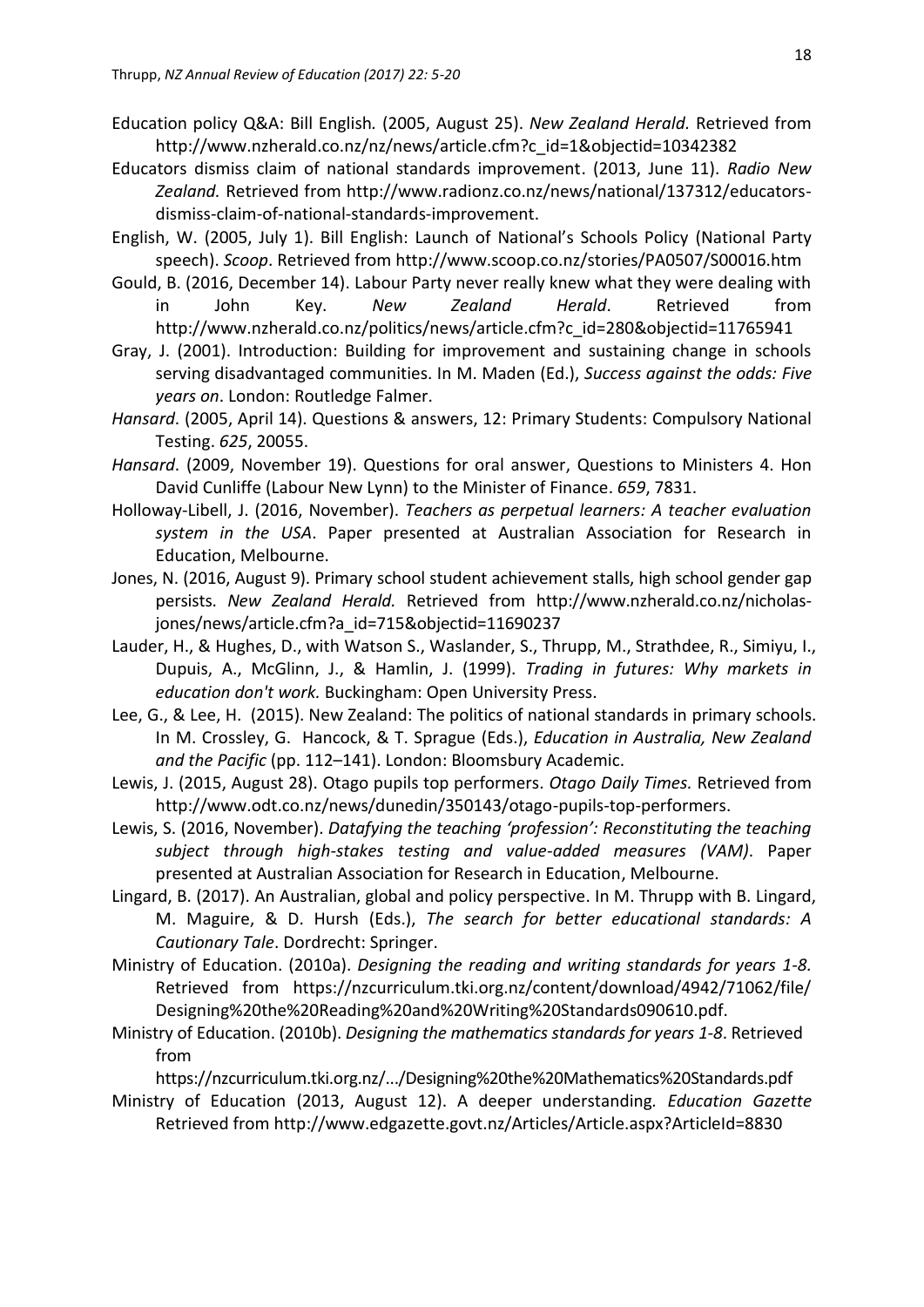- Ministry of Education. (2016). *Update of The Act: Planning and reporting framework*. Wellington: Author. Retrieved 4 April 2016 from http://www.education.govt.nz/ ministry-of-education/consultations-and-reviews/updating-the-education-act-1989
- Moir J., & Hartevelt. J. (2014, November 13). National Standards: Learning from NCEA mistakes. *Stuff* [http://www.stuff.co.nz/national/education/10739005/National-](http://www.stuff.co.nz/national/education/10739005/National-Standards-learning-from-NCEA-mistakes)[Standards-learning-from-NCEA-mistakes.](http://www.stuff.co.nz/national/education/10739005/National-Standards-learning-from-NCEA-mistakes)
- National education policies a blast from the past. (2005). *NZEI Rourou, 17*(4), 5.
- National Party. (2011). *Hon. Anne Tolley: Biography*. Retrieved from http://www.national.org.nz/Bio.aspx?Id=272
- National Standards Aggregate Data Advisory Group. (2013). *Recommendations* (Unpublished paper, retrieved 15 October 2013). Wellington: Author.
- National Standards Sector Advisory Group. (2010). *NSSAG work programme.* Retrieved 16 December 2011 from<http://nssag.minedu.govt.nz/programme-of-work>
- National Standards Sector Advisory Group. (2012). *NSSAG Meeting #9 23 February 2012 Chair's Report*. Retrieved 6 June 2012 from http://nssag.minedu.govt.nz/meeting-9 february-2012/
- New Zealand Government. [Poster] (2014). *National Standards Results 2013.*
- New Zealand Council for Educational Research. (2013, June 11). *NZCER comments on National Standards aggregated data* [Press release]. Retrieved from http://www.scoop.co.nz/stories/ED1306/S00060/nzcer-comments-on-nationalstandards-aggregated-data.htm
- New Zealand Principals' Federation. (2013, June 17). *'PaCT' sent packing by teaching profession* [Joint media release]. Retrieved from http://nzpfacnz2.digiwebhosting.com/?q=list/Releases/2013/%E2%80%98PaCT%E2%8 0%99\_sent\_packing\_by\_teaching\_profession-17\_June\_2013
- Parata, H. (2015, July 23). *Exciting progress in educational achievement* [Media Release]. Retrieved from https://national.org.nz/news/2015-07-23-exciting-progress-ineducational-achievement
- Parents do homework on schools. [Editorial] (2014 March 2). *Herald on Sunday.* Retrieved from

http://www.nzherald.co.nz/opinion/news/article.cfm?c\_id=466&objectid=11212255

- Poskitt, J. M. (2016). Communication and collaboration: The heart of coherent policy and practice in New Zealand Assessment. In L. Allal & D. Laveault (Eds.), *Assessment for learning: Meeting the challenge of implementation* (pp. 93–110). Heidelberg: Springer.
- Shuttleworth, K. (2013a, June 11). Parata: Concerning trends in National Standards data. *New Zealand Herald.* Retrieved from http://www.nzherald.co.nz/nz/ news/article.cfm?c\_id=1&objectid=10889744
- Shuttleworth, K. (2013b, June 11). Labour would dump National Standards. *New Zealand Herald*. Retrieved from http://www.nzherald.co.nz/nz/news/article.cfm?c\_ id=1&objectid=1088984
- Shuttleworth, K. (2013c, July 17). Education Ministry backs down on computer tool— Federation. *New Zealand Herald.* Retrieved from http://www.nzherald.co.nz/ nz/news/article.cfm?c\_id=1&objectid=10899905
- Standards reflect poverty. (2014, July 25). *Radio New Zealand*. Retrieved 6 November 2016 from [http://www.radionz.co.nz/news/national/250591/standards-reflect-poverty](http://www.radionz.co.nz/news/national/250591/standards-reflect-poverty-principals)[principals](http://www.radionz.co.nz/news/national/250591/standards-reflect-poverty-principals)